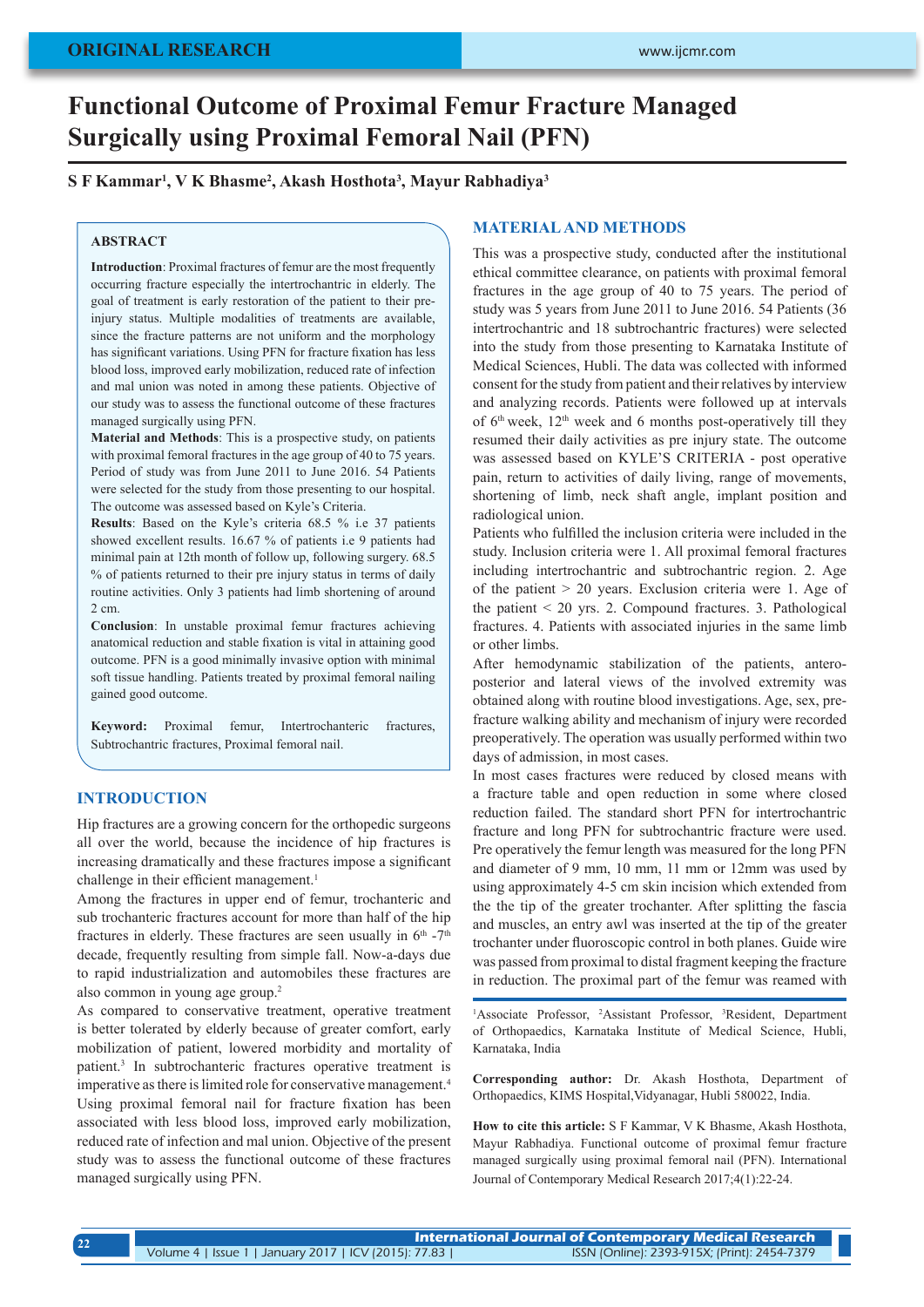trochanteric reamer and femoral shaft was reamed with 8mm - 12mm reamers based on the size of the isthumus. The nail attached to the jig was then introduced into the femoral shaft. Using image intensifier control the first guide wire for the neck screw was placed in the lower half of the neck. Then the guide wire for the derotational hip screw was introduced. Depending on the type of fracture, distal static or dynamic interlocking was done using the free hand technique or the jig for the short PFN. All patients received a prophylactic dose of an injection ceftriaxone 1gm intravenous antibiotic pre op and for 5 days post op. Patients were allowed to perform quadriceps-strengthening exercises the next day. Partial weight-bearing was allowed. Sutures were removed on post op day 10-12. In case of stable fractures full weight bearing was allowed usually at 6 weeks and in unstable fractures weight bearing was delayed until patient is free of pain and bony union is seen on X-rays. Post operatively patients were followed up at 6 weeks, 3 months, 6 months, and 12 months. At each follow up patients were assessed with X-rays (figures 1-4) by antero-posterior and lateral views of the operated limb and functional assessment was done in terms of pain, range of motion, return to work was carried out. The functional outcome was assessed by Kyle's criteria. Along with the fracture, we addressed the osteoporosis also with calcium and bisphosphonates.

## **STATISTICAL ANALYSIS**

Microsoft office 2007 was used for the statistical analysis. Descriptive statistics like mean and percentages were used for the data interpretation.

## **RESULTS**

Based on the Kyle's criteria 68.5% i.e 37 patients showed excellent results. 16.67% of patients i.e 9 patients had minimal pain at 12th month of follow up, following surgery 68.5% of patients returned to their pre injury status in terms of daily routine activities. The complications which we saw in our series of patients include superficial infection in 2 patients, lateral migration or backout of the screws in 3 patients, in 2 communited fractures varus angulation was observed. Only 3 patient had limb shortening of around 2 cm. Bed sores of grade 1 and 2 were seen in 4 cases and healed once patient s were mobilized.

Trivial fall was the most common mode of injury and was seen in 35 patients, Road traffic accident (RTA) was the next common cause and was seen in 17 cases and fall from height was seen in 2 patients. According to the Boyd's and Griffin classification we had 7 type I fracture, 19 type II fracture, 5 type III and type IV each. According to the Seinsheimer's classification we had 5 patients with type II fracture, 9 patients with type III fracture, 3 patients with type IV fracture and 1 with type V fracture. 16 patients had osteoporosis with Singh's index of grade 1 or grade 2. 23 patients had borderline osteoporosis of grade 3 or 4.

## **DISCUSSION**

Intertrochantric fractures are low energy trauma fractures seen in elderly and osteoporotic bones, whereas subtrochanteric fractures of the femur are usually the result of high energy trauma. Because of complex stress configuration in this region and its nonhomogeneous

osseous structure and geometry, fractures occur along the path



**Figure-1:** Pre Operative X – ray:



**Figure-2:** Post Operative X- ray:



**Figure-3:** Collapse of structure:



**Figure-4:** DHS in unstable fracture

of least resistance through the proximal femur.5 In the subtrochantric fractures the fracture fragments are significantly displaced i.e abduction, external rotation and flexion of the proximal fragment because of abductors and